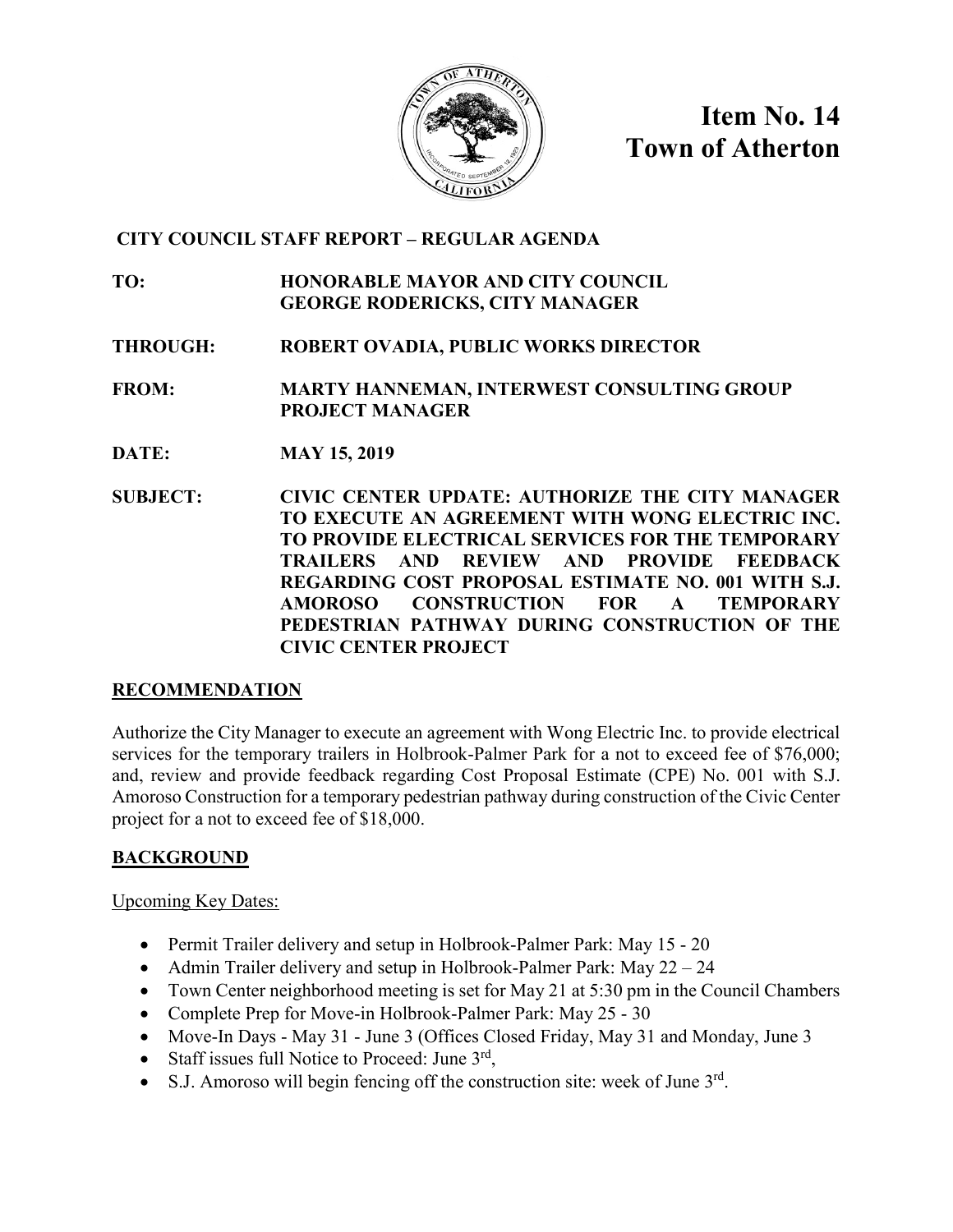## **Additional Pre-Construction Electrical Services**

Wong Electric, Inc. has submitted a proposal #15849 (Attachment 1) to provide electrical services and equipment required to provide electricity to the temporary trailers for Administration, Finance and Permit Center staff in Holbrook-Palmer park during construction of the Town Center project for a not to exceed fee of \$69,285. The cost is planned as part of the Cost Model Manager.

For comparison purposes, the final cost for the same services to the Temporary Atherton Library was approximately \$34,175. The site work and installation at the Park for the Temporary Administration and Building Departments is double the requirements and slightly more complicated given the location.

*City Council action is necessary to authorize the City Manager to execute an agreement with Wong Electric, Inc. to perform required electrical services for the temporary trailers in Holbrook-Palmer park for a fee not to exceed \$69,285 and authorize a 10 percent contingency of \$7,000 for total not to exceed cost of \$76,000.*

# **S.J. Amoroso Contract Change Order**

Staff received Cost Proposal Estimate (CPE-#001) (Attachment 2) S.J. Amoroso for a 6' wide decomposed granite (DG) pedestrian pathway from Ashfield Rd to Maple Ave. The work consists of the creation of a pedestrian pathway along the fence line from Ashfield Road to the Temporary Library Courtyard. There will be a minimum 4-6" DG compacted along existing grades. Edges will be sloped for drainage. The path will be noticed and signed as an unimproved temporary pathway. Preliminary clearing and grubbing will be done by the Town and the Town will be responsible for on-going general path maintenance. Amoroso will also install green fabric screening over the shared fence with the adjacent resident.

*Although the amount is well within the City Manager's authority for Project Change Orders, staff is requesting City Council review due to the sensitivity of this issue and the neighbor concerns.*

*If the Council supports implementation of the pathway, the City Manager will execute CPE-#001 in an amount not to exceed \$16,394 with a 10 percent contingency for a total amount not to exceed \$18,000. CPE #001 will be converted into contract change order (CCO) #001.*

# **POLICY ISSUES**

There are no policy issues associated with this report.

# **FISCAL IMPACT**

Attachment 3 is a summary of the project finances via the Monthly Budget Summary. Funding for this effort is included in the Cost Model Manager projections for the project.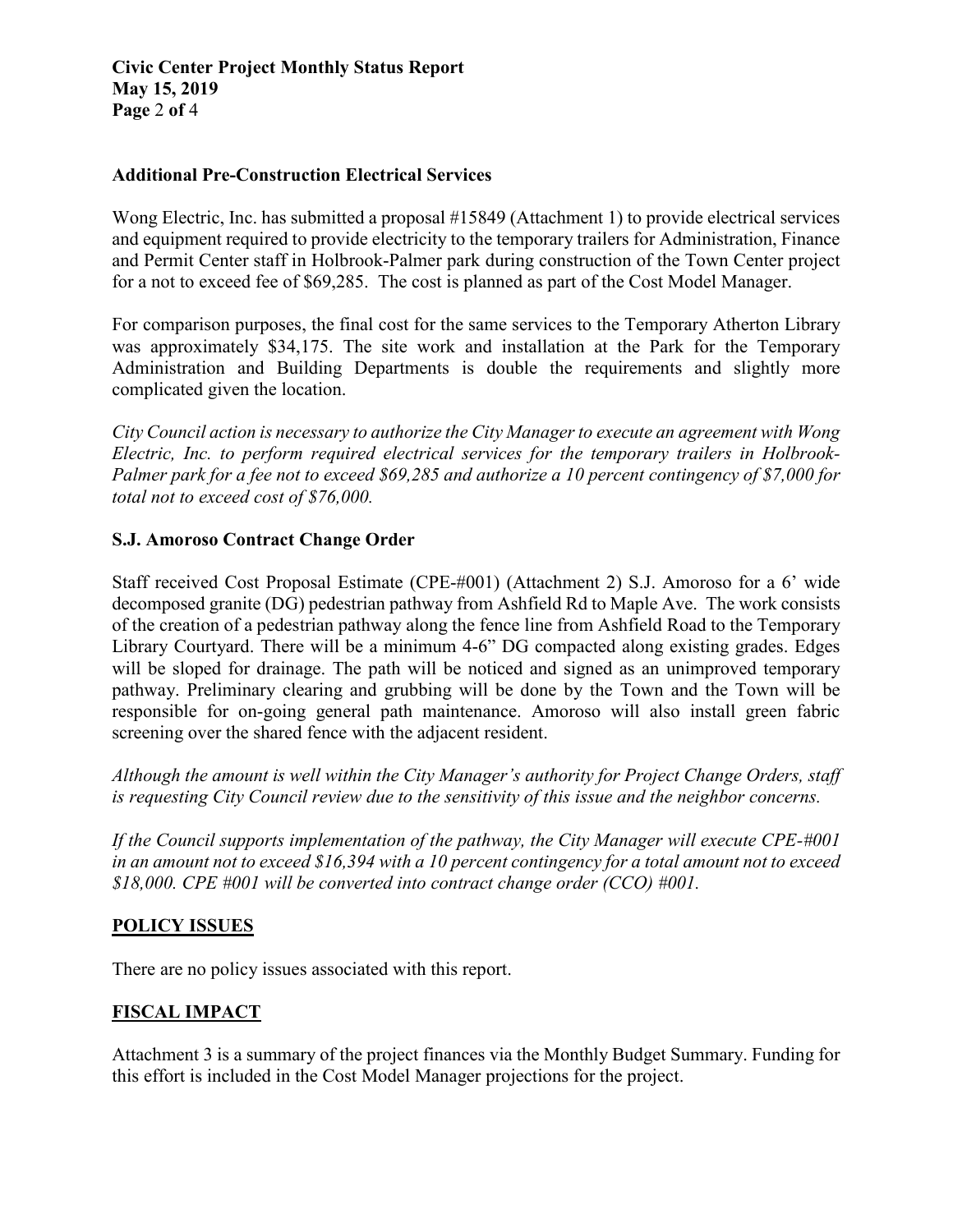# **PUBLIC NOTICE**

Public notification was achieved by posting the agenda, with this agenda item being listed, at least 72 hours prior to the meeting in print and electronically. Information about the project is also disseminated via the Town's electronic News Flash and Atherton Online. There are approximately 1,200 subscribers to the Town's electronic News Flash publications. Subscribers include residents as well as stakeholders – to include, but be not limited to, media outlets, school districts, Menlo Park Fire District, service provides (water, power, and sewer), and regional elected officials. The Town maintains an active and up to date Project Website at [http://ca](http://ca-atherton.civicplus.com/index.aspx?NID=290)[atherton.civicplus.com/index.aspx?NID=290.](http://ca-atherton.civicplus.com/index.aspx?NID=290)

# **COMMISSION/COMMITTEE FEEDBACK/REFERRAL**

This item has or X has not been before a Town Committee or Commission.

- Audit/Finance Committee (meets every other month)
- Bicycle/Pedestrian Committee (meets as needed)
- PMC & Civic Center Advisory Committee (meets as needed)
- Environmental Programs Committee (meets every other month)
- Park and Recreation Committee (meets each month)
- Planning Commission (meets each month)
- Rail Committee (meets every other month)
- \_\_\_\_ Transportation Committee (meets every other month)

# **ATTACHMENTS**

Attachment 1: Wong Electric, Inc. Proposal No. 15849, dated 5-2-19 Attachment 2: SJ Amoroso Cost Proposal Estimate #001 dated: 5-8-19 Attachment 3: Monthly Budget Summary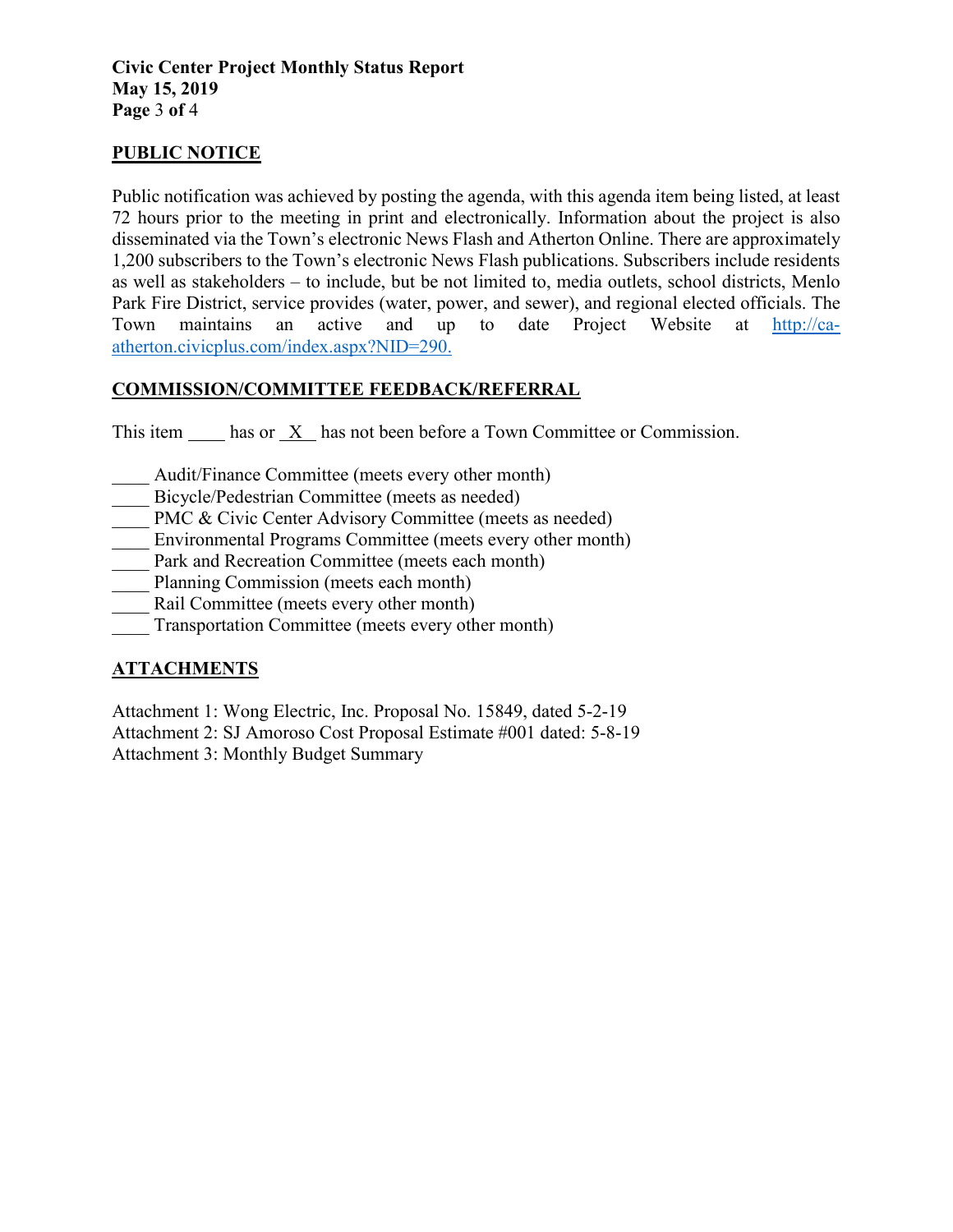## **Civic Center Project Monthly Status Report May 15, 2019 Page** 4 **of** 4

# Attachment 3

# Monthly Budget Summary

| <b>Fund Allocations</b>     | Library     | <b>Building</b>   | <b>General Fund</b> | <b>Civic</b>     | <b>Total</b> |
|-----------------------------|-------------|-------------------|---------------------|------------------|--------------|
|                             | <b>Fund</b> | <b>Facilities</b> |                     | Center           |              |
|                             |             | <b>Fund</b>       |                     | <b>Donations</b> |              |
| FY 18-19 Budget             | \$8,124,830 | \$2,675,374       | \$981,500           | \$6,576,976      | \$18,358,680 |
|                             |             |                   |                     |                  |              |
| <b>Expenditures to Date</b> |             |                   |                     |                  |              |
| <b>Design</b>               | \$1,083,313 | \$452,452         | \$581,357           | \$2,479,255      | \$4,596,378  |
| <b>Project Management</b>   | \$574,634   | \$188,078         | \$50,138            | \$770,085        | \$1,582,935  |
| Geo-Tech/Environmental      | \$48,706    | \$95,442          | \$59,280            | \$0              | \$203,429    |
| <b>Totals</b>               | \$1,706,654 | \$735,972         | \$690,776           | \$3,249,340      | \$6,382.741  |
|                             |             |                   |                     |                  |              |
| Remaining                   | \$6,418.176 | \$1,939.402       | \$290,724           | \$3,327.636      | \$11.975.939 |
| <b>FY 18-19 Budget</b>      |             |                   |                     |                  |              |

| <b>Atherton Now Cash Donations (Received)</b> | Amount      |
|-----------------------------------------------|-------------|
| Master Plan & Conceptual Design Phases 1 &    | \$250,457   |
| י                                             |             |
| <b>Schematic Design Phase 3</b>               | \$200,838   |
| <b>Design Development</b>                     | \$506,870   |
| <b>Construction Documents Phase</b>           | \$783,026   |
| <b>Total Contributions to Date</b>            | \$1,741,191 |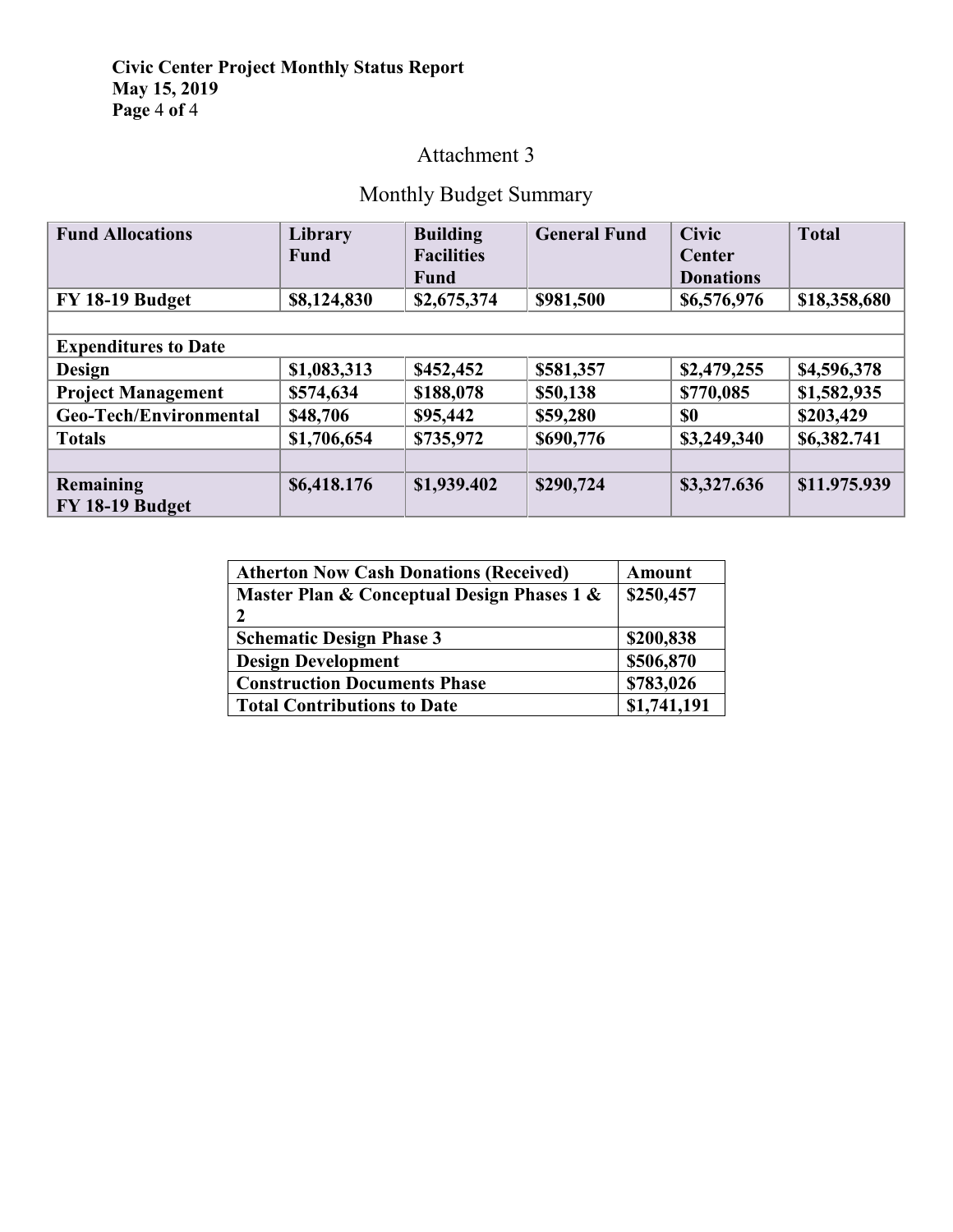| <b>Celebrating Our 41st Anniversary 1978-2019</b><br>License #C-10 362410<br><b>4067 Transport Street</b><br>Palo Alto, CA 94303<br>ELECTRIC, INC.<br>Phone: (650) 813-9999<br>The "We Con-Duit" Contractor<br>Fax: | (650) 813-9664                                                             |                                                                                    | OLD PROPOSAL No.<br><b>REVISION DATE:</b><br>PROPOSAL# 15849<br>Page: |  |  |
|---------------------------------------------------------------------------------------------------------------------------------------------------------------------------------------------------------------------|----------------------------------------------------------------------------|------------------------------------------------------------------------------------|-----------------------------------------------------------------------|--|--|
| TO:<br><b>Town of Atherton</b><br>91 Ashfield Road<br>Atherton, Ca 94027-3896<br><b>ATTN.: Mr. Marty Hanneman</b>                                                                                                   | <b>PHONE</b><br>916/804-0336<br><b>JOB NAME:</b><br><b>150 Watkins Ave</b> | <b>FAX</b><br><b>Temp Power for the office Trailers</b><br>Atherton, Ca 94027-3896 | <b>DATE</b><br>5/2/2019                                               |  |  |

*WE ARE PLEASED TO SUBMIT OUR PROPOSAL FOR THE ABOVE-MENTIONED PROJECT AS FOLLOWS:*

**INCLUSIONS: Per electrical drawings.**

- **1. Provide and install 600 amp outdoor "MSB" main switchboard, 120/240 volt single phase**
- **2. Install Owner furnished outdoor (ATS) Automatic Transfer Switch.**
- **3. Provide and install 600 amp outdoor "DP" distribution panel.**
- **4. Provide power for owner furnished Generator,**
- **5. Provide, install and terminate copper wires, for generator, ATS, Distribution Panel, MSB, and six (6) 100 amp trailer sub-panels.**
- **6. Provide and install concrete pads for equipment.**
- **7. Trenching, back-fill, and compact.**
- **8. Coordination, and inspection standby**

**Exclusions:**

**- PG&E fees.**

- **Permits and permit cost**
- **Prevailing wage and Overtime**
- **Protection bollards for the switchgear if any.**
- **Power poles and power pole cables. (furnished by others)**
- **Generator and ATS (furnished by others).**
- **Work of other trades and all work not specifically listed above.**
- **Disassemble switchgear and wires in the future.**

*WE PROPOSE;* HEREBY, TO FURNISH LABOR & MATERIALS (COMPLETE) IN ACCORDANCE WITH THE ABOVE SPECIFICATIONS FOR THE SUM OF: **(\$ ) Sixty Nine Thousand Two Hundred Eighty Five Dollars and 00/100** 

### *PAYMENT IS TO BE MADE AS FOLLOWS:* **Progress billing**

PAYMENT IS DUE UPON RECEIPT OF INVOICES. THERE IS A SERVICE CHARGE OF 1-1/2% MONTHLY ON PAST DUE ACCOUNTS.

All material is guaranteed to be as specified. All work to be completed in a professional manner according to<br>standard practices. Any alteration or deviation from above specifications involving extra costs will be executed

*NOTE:* **DUE TO PRICE FLUCTUATION OF MATERIAL, THIS PROPOSAL IS VALID FOR A PERIOD OF TEN (10) DAYS FROM THE PROPOSAL DATE.**

Wong Electric, Inc. Signature:

**Sam Peppas, Project Manager**

*ACCEPTANCE OF PROPOSAL:* The above prices, specifications and conditions are satisfactory and are hereby accepted. You are authorized to do the work as specified. We agree to make payment as outlined above. **20% DEPOSIT REQUIRED PRIOR TO START OF WORK** Signature & Date:

Print Name: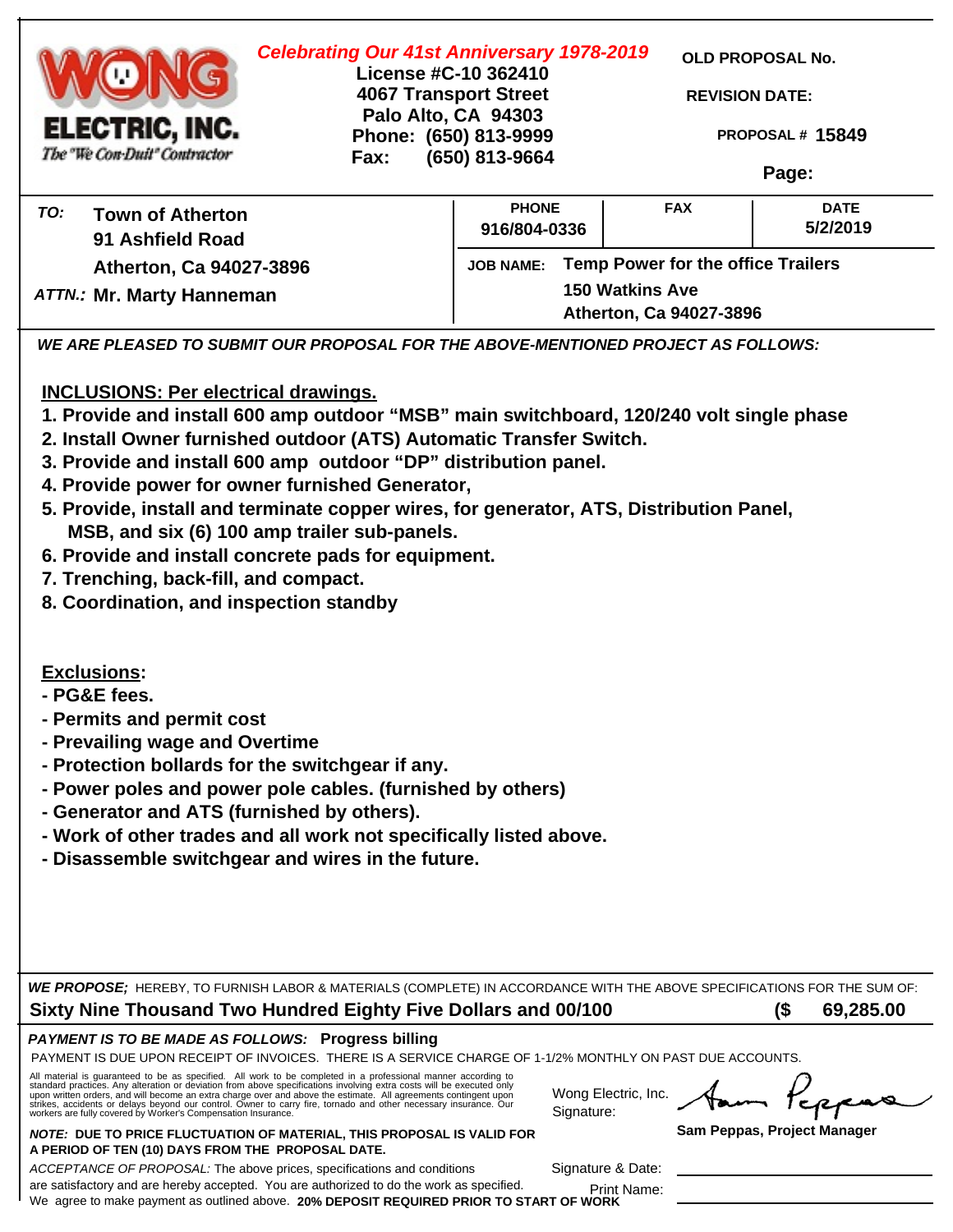**May 8, 2019**



**Mr. Marty Hanneman Town of Atherton**

Project Manager 91 Ashfield Road Atherton, CA 94027

**RE:** Town of Atherton Civic Center Atherton Project No. 15007.00 / SJA Job No. 775 CPE # 001 - Cost Proposal Estimate

#### **Dear Mr. Hanneman,**

Attached, please find our Cost Proposal Estimate, in the amount of………………… **\$16,394** for the extra work associated with:

> **Per direction from the Atherton PM, create a pedestrian pathway along fence line from Ashfield Road to the temporary library courtyard. The scope of work for the pathway includes:**

**• Minimum 2" DG for compaction on existing grade**

**• Minimum 4" Class II Recycled Base Rock**

- **• Geogrid Fabric**
- **• Edges will be sloped**
- **• Elevation will vary**
- **• Non-ADA**
- **• Full length from Ashfield along fence line to existing library trailer**
- **• Excludes maintenance**
- **• Clearing and grubbing to be performed by others**
- **•Width will vary but approximately 6 feet**
- **•Provide green fabric screen over shared fence with adjacent resident**

#### **CPE # 001 As per Atherton PM**

Amoroso has not received direction to proceed with this modification. Please issue a Change Order in the amount noted above by……………………………………………………………………………………………………………….. **May 16, 2019**

Should you have any questions, please contact the undersigned.

Sincerely,

Oscar Gee

**Oscar Gee** Senior Project Manager

**cc.** Andrew Momb - SJA Operations Manager CPE 001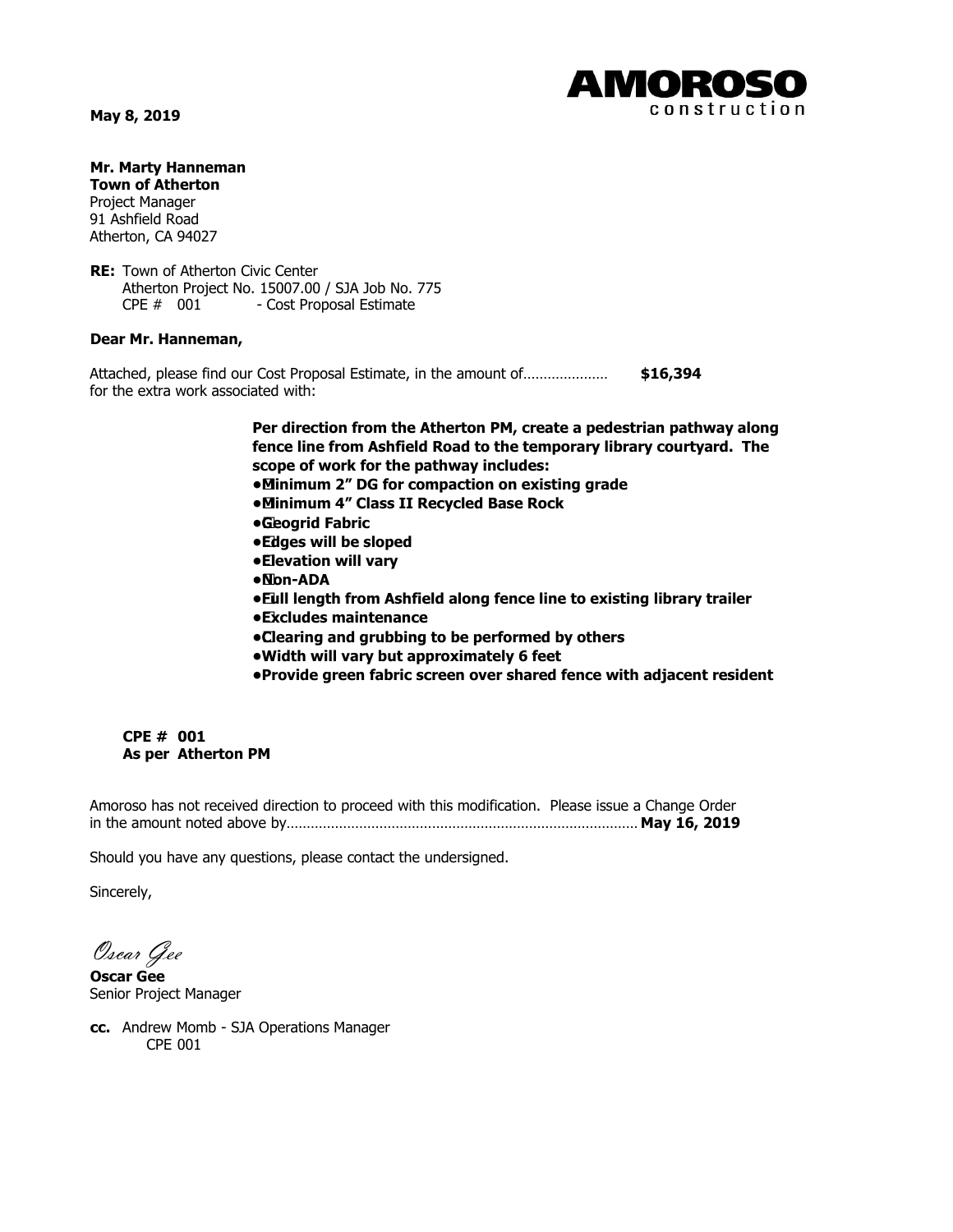

#### **CHANGE PROPOSAL ESTIMATE**

Atherton, CA 94027 JOB # 7756 JOB # 7756 JOB # 7756 JOB # 7756 JOB # 7756 JOB # 7756 JOB # 7756 JOB # 7756 JOB # 7756 JOB # 7756 JOB # 7756 JOB # 7756 JOB # 7756 JOB # 7756 JOB # 7756 JOB # 7756 JOB # 7756 JOB # 7756 JOB #  **Attn: Marty Hanneman**

#### **We submit for your approval the following cost estimate of changes in work as follows:**

Per direction from the Atherton PM, create a pedestrian pathway along fence line from Ashfield Road to the temporary library courtyard. The scope of work for the pathway includes: • Minimum 2" DG for compaction on existing grade • Minimum 4" Class II Recycled Base Rock • Geogrid Fabric • Edges will be sloped • Elevation will vary • Non-ADA • Full length from Ashfield along fence line to existing library trailer • Excludes maintenance • Clearing and grubbing to be performed by others

•Width will vary but approximately 6 feet

**This Change Was Requested By:**

## Atherton PM<br>ANY WORK NOT INCLUDED IN THIS QUOTATION IS SPECIFICALLY EXCLUDED.

| <b>DESCRIPTION</b>                                                   | LABOR (A) | <b>MATERIAL (B)</b> | <b>EQUIPMENT (C)</b> | SUBCONTRACTORS (D) | <b>TOTAL</b> |
|----------------------------------------------------------------------|-----------|---------------------|----------------------|--------------------|--------------|
|                                                                      |           |                     |                      |                    |              |
| SJA LABOR/MISC (Page 2)                                              | \$8,254   | \$4,190             | \$1,096              |                    | \$13,540     |
| SJA MISC. EXPENSES (Page 3)                                          | \$0       | \$0                 | \$0                  |                    | \$0          |
| <b>ISJA MATERIAL SALES TAX</b>                                       |           | \$388               | \$101                |                    | \$489        |
|                                                                      |           |                     |                      |                    |              |
|                                                                      |           |                     |                      |                    | \$0          |
|                                                                      |           |                     |                      |                    | \$0          |
|                                                                      |           |                     |                      |                    | \$0          |
|                                                                      |           |                     |                      |                    | \$0          |
|                                                                      |           |                     |                      |                    | \$0          |
|                                                                      |           |                     |                      |                    |              |
|                                                                      | \$8,254   | \$4,578             | \$1,197              | \$0                | \$14,029     |
| OVERHEAD & PROFIT ON LABOR FOR SJA WORK @ 15% of Column A            |           |                     |                      |                    | \$1,238      |
| OVERHEAD & PROFIT ON MATERIAL FOR SJA WORK @ 15% of Column B         |           |                     |                      |                    | \$687        |
| OVERHEAD & PROFIT ON EQUIPMENT RENTAL FOR SJA WORK @ 10% of Column C |           |                     |                      |                    | \$120        |
|                                                                      |           |                     |                      | <b>SUBTOTAL</b>    | \$16,073     |
| <b>CONTRACTORS FEE @ 5% of Column D</b>                              |           |                     |                      |                    | \$0          |
|                                                                      |           |                     |                      | <b>SUBTOTAL</b>    | \$16,073     |
| <b>BOND &amp; INSURANCE</b>                                          |           |                     |                      |                    | \$321        |
| <b>TOTAL AMOUNT OF CHANGE PROPOSAL:</b>                              |           |                     |                      |                    | \$16,394     |

**Anticipated extension of time necessary for this change: 0 days**

**[ ] We have proceeded with this change as per verbal instruction and work orders have been sent to the subcontractors in order to minimize impact to the project schedule.**

**[ X ] We will not proceed with this change order until receipt of a signed copy of this proposal. This proposal must be accepted by 5/16/2019 in order to avoid additional time extension and/or expense.**

TITLE:

APPROVED BY: **S.J. AMOROSO CONSTRUCTION CO., INC.**

Oscar Gee

DATE: **CONSIDENT CONSIDER** THE CONSIDERED ASSESSED FOR A SERVICE OF SERVICE OF SERVICE OF SERVICE OF SERVICE OF SERVICE OF SERVICE OF SERVICE OF SERVICE OF SERVICE OF SERVICE OF SERVICE OF SERVICE OF SERVICE OF SERVICE OF

**TO: Town of Atherton**<br> **Project Manager**<br> **PROJECT:** Atherton Civic Center<br> **PROJECT:** Atherton Civic Center<br> **PROJECT:** Atherton Civic Center Project Manager DATE: 8-May-19 91 Ashfield Road PROJECT: Atherton Civic Center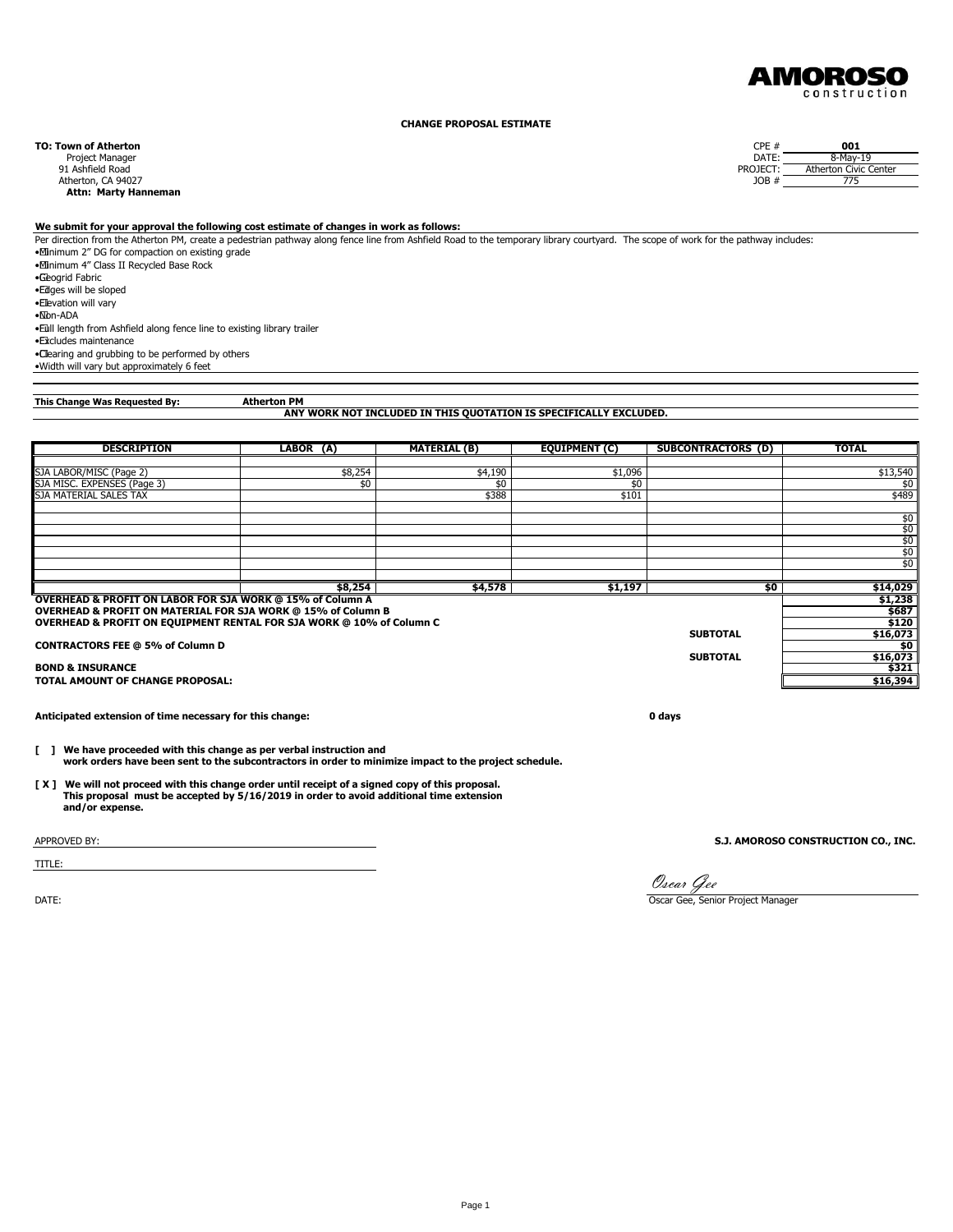#### S.J. AMOROSO CONSTRUCTION CO., INC. PAGE 3 PROJECT: Town of Atherton Civic Center JOB #775

#### **CPE No. 001**

### **LABOR, MATERIAL & EQUIPMENT ESTIMATE SHEET**

|                                                    |                 |              |             |                   | <b>LABOR TOTAL</b> |          | <b>MATERIAL TOTAL</b>               |                  | EQUIPMENT / SPECIALIST TOTAL |
|----------------------------------------------------|-----------------|--------------|-------------|-------------------|--------------------|----------|-------------------------------------|------------------|------------------------------|
| <b>DESCRIPTION</b>                                 | <b>QUANTITY</b> | <b>TRADE</b> | <b>UNIT</b> | <b>UNIT PRICE</b> |                    |          | LABOR COST UNIT PRICE MATERIAL COST | <b>UNIT COST</b> | <b>EQUIPMENT COST</b>        |
| Visqueen                                           |                 | Mat          | EA          |                   |                    | 80.00    | 160                                 |                  |                              |
| Base Rock (4") 39 Tons                             |                 | Mat          | LS          |                   |                    | 390.00   | 390                                 |                  |                              |
| Decomposed Granite Path (2" thick), approx 28 tons |                 | Mat          | LS.         |                   | 01                 | 2,010.00 | 2,010                               |                  |                              |
| Green Fabric to cover residents fence              |                 | Mat          | LS.         |                   |                    | 400.00   | 400                                 |                  |                              |
| Trucking                                           |                 | Mat          |             |                   | ΩI                 | 105.00   | 630                                 |                  |                              |
| GeoGrid Fabric                                     |                 | Mat          | LS          |                   |                    | 600.00   | 600                                 |                  |                              |
| Clear Pathway (2 Laborers, 1.5 day)                | 24              | Lab          | Hours       | 68.78             | 1,651              |          |                                     |                  |                              |
| Lay Pathway with DG (3 Guys, 4 Days)               | 96              | Lab          | Hours       | 68.78             | 6,603              |          |                                     |                  |                              |
| Bobcat (skid steer)                                |                 | Equip        | week        |                   | 01                 |          |                                     | 690              | 690                          |
| Vibratory Plate Compactor 18" wide                 |                 | Equip        | week        |                   |                    |          |                                     | 406              | 406                          |
|                                                    |                 |              |             |                   |                    |          |                                     |                  |                              |
|                                                    |                 |              |             |                   |                    |          |                                     |                  |                              |
|                                                    |                 |              |             |                   |                    |          |                                     |                  |                              |
|                                                    |                 |              |             |                   |                    |          |                                     |                  |                              |
|                                                    |                 |              |             |                   | ΟI                 |          |                                     |                  |                              |
|                                                    |                 |              |             |                   | οI                 |          |                                     |                  | O                            |

**TOTALS** 8,254 8,254 8,254 8,254 8,254 8,254 8,096 8,096 8,096 8,096 8,096 8,096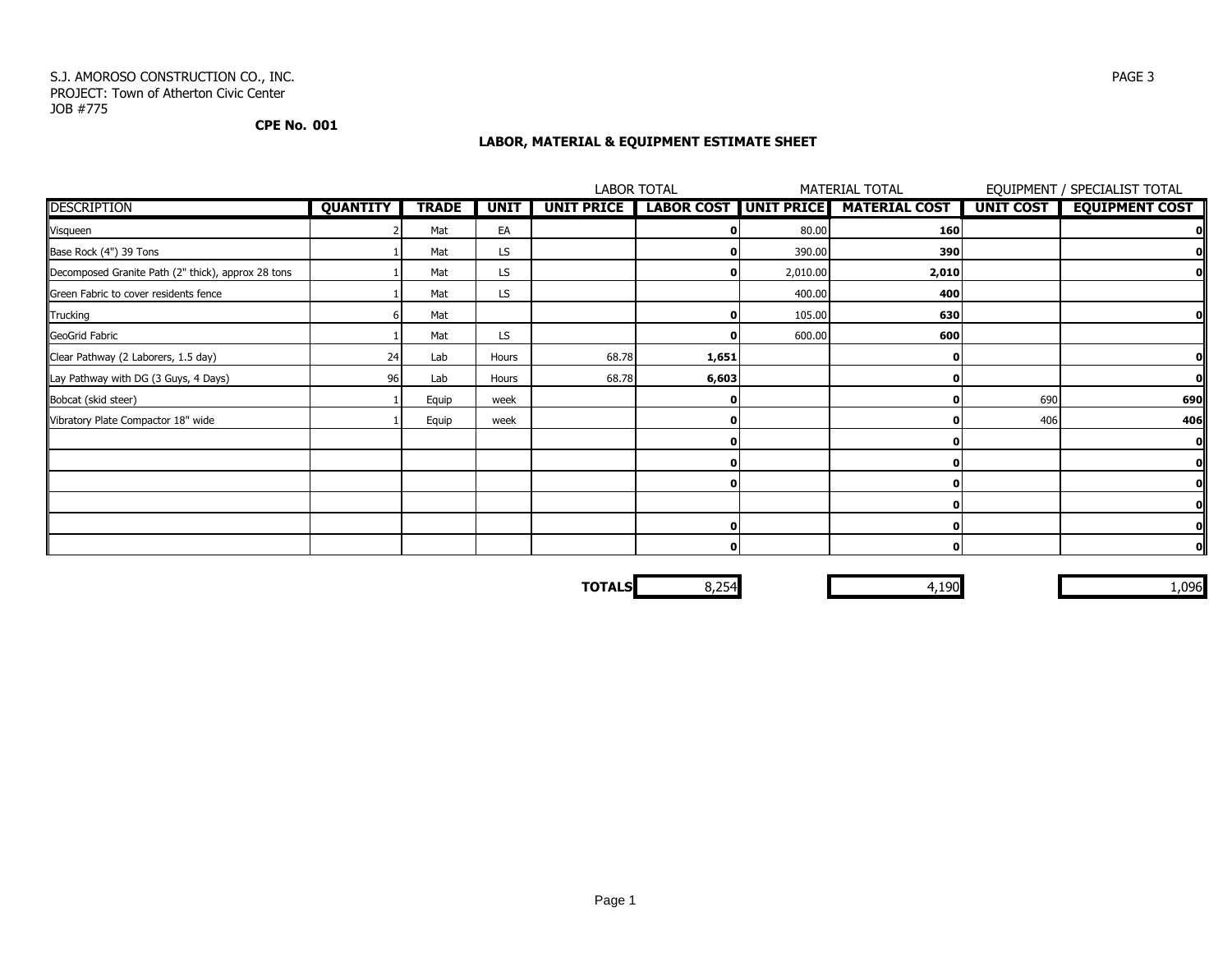# **TMT Enterprises, Inc. Material Quote**

| <b>Buyer Name:</b><br>Project Name:<br>Location: | S. J. Amoroso<br><b>Atherton Town Center</b><br>80 Fair Oaks Lane<br>Atherton                                                | Quote Date:<br>Quote Expires:<br>Bid Date:<br>Delivery Date: | 05/02/19<br>06/02/19<br>06/01/19 |           | <b>Contact Name: Oscar</b><br>Contact Phone: 650-654-1900<br><b>Contact Fax:</b><br><b>Contact Email:</b> | ogee@sjamoroso.com |             |
|--------------------------------------------------|------------------------------------------------------------------------------------------------------------------------------|--------------------------------------------------------------|----------------------------------|-----------|-----------------------------------------------------------------------------------------------------------|--------------------|-------------|
|                                                  |                                                                                                                              |                                                              |                                  |           |                                                                                                           | Sales Tax          |             |
| Item#                                            | Description                                                                                                                  |                                                              | <b>Quantity Units</b>            |           | <b>Unit Price</b>                                                                                         | 8.750%             | Total       |
| 1                                                | Stabilized CA Gold Pathway Fines (full loads)                                                                                |                                                              | 50.00 Tons                       |           | \$88.50                                                                                                   | \$387.19           | \$4,812.19  |
| $\overline{2}$                                   | Stabilized CA Gold Pathway Fines (partial load)                                                                              |                                                              |                                  | 9.00 Tons | \$108.00                                                                                                  | \$85.05            | \$1,057.05  |
| 3                                                | <b>Environmental Fee</b>                                                                                                     |                                                              | 3.00                             | EA        | \$5.00                                                                                                    | \$1.31             | \$16.31     |
| 4                                                | <b>TOTAL</b>                                                                                                                 |                                                              |                                  |           |                                                                                                           |                    | \$5,885.55  |
| 5                                                |                                                                                                                              |                                                              |                                  |           |                                                                                                           |                    |             |
| 6                                                | CA Gold Path Fines w/o Binder (full loads)                                                                                   |                                                              | 50.00 Tons                       |           | \$65.50                                                                                                   | \$286.56           | \$3,561.56  |
| $\overline{7}$                                   | CA Gold Path Fines w/o Binder (partial load)                                                                                 |                                                              |                                  | 9.00 Tons | \$91.50                                                                                                   | \$72.06            | \$895.56    |
| 8                                                | <b>Environmental Fee</b>                                                                                                     |                                                              | 3.00                             | EA        | \$5.00                                                                                                    | \$1.31             | \$16.31     |
| 9                                                | <b>TOTAL</b>                                                                                                                 |                                                              |                                  |           |                                                                                                           |                    | \$4,473.43  |
| 10                                               |                                                                                                                              |                                                              |                                  |           |                                                                                                           |                    |             |
| <b>Quoted By:</b>                                | <b>Matt Moore</b>                                                                                                            |                                                              |                                  |           |                                                                                                           |                    |             |
|                                                  | Credit card payments are subject to a 3% service charge.                                                                     |                                                              |                                  |           |                                                                                                           |                    |             |
| <b>NOTES:</b>                                    | A \$5.00/load environmental fee will be applied to every load regardless of load size.                                       |                                                              |                                  |           |                                                                                                           |                    |             |
|                                                  |                                                                                                                              |                                                              |                                  |           |                                                                                                           |                    |             |
|                                                  | > Pricing is in current dollars. Estimated escalator for 2020 delivery is 10%, but will have to be verified before ordering. |                                                              |                                  |           |                                                                                                           |                    |             |
|                                                  |                                                                                                                              |                                                              |                                  |           |                                                                                                           |                    |             |
| > No Specs with RFQ.                             |                                                                                                                              |                                                              |                                  |           |                                                                                                           |                    |             |
|                                                  |                                                                                                                              |                                                              |                                  |           |                                                                                                           |                    |             |
|                                                  |                                                                                                                              |                                                              |                                  |           |                                                                                                           |                    |             |
|                                                  |                                                                                                                              |                                                              |                                  |           |                                                                                                           |                    |             |
|                                                  |                                                                                                                              |                                                              |                                  |           |                                                                                                           |                    |             |
|                                                  |                                                                                                                              |                                                              |                                  |           |                                                                                                           |                    |             |
|                                                  |                                                                                                                              |                                                              |                                  |           |                                                                                                           |                    |             |
|                                                  |                                                                                                                              |                                                              |                                  |           |                                                                                                           |                    |             |
|                                                  |                                                                                                                              |                                                              |                                  |           |                                                                                                           |                    |             |
|                                                  |                                                                                                                              |                                                              |                                  |           |                                                                                                           |                    |             |
|                                                  |                                                                                                                              |                                                              |                                  |           |                                                                                                           |                    |             |
|                                                  | See terms and conditions on page 2 of this quote.                                                                            |                                                              |                                  |           |                                                                                                           |                    | Page 1 of 2 |